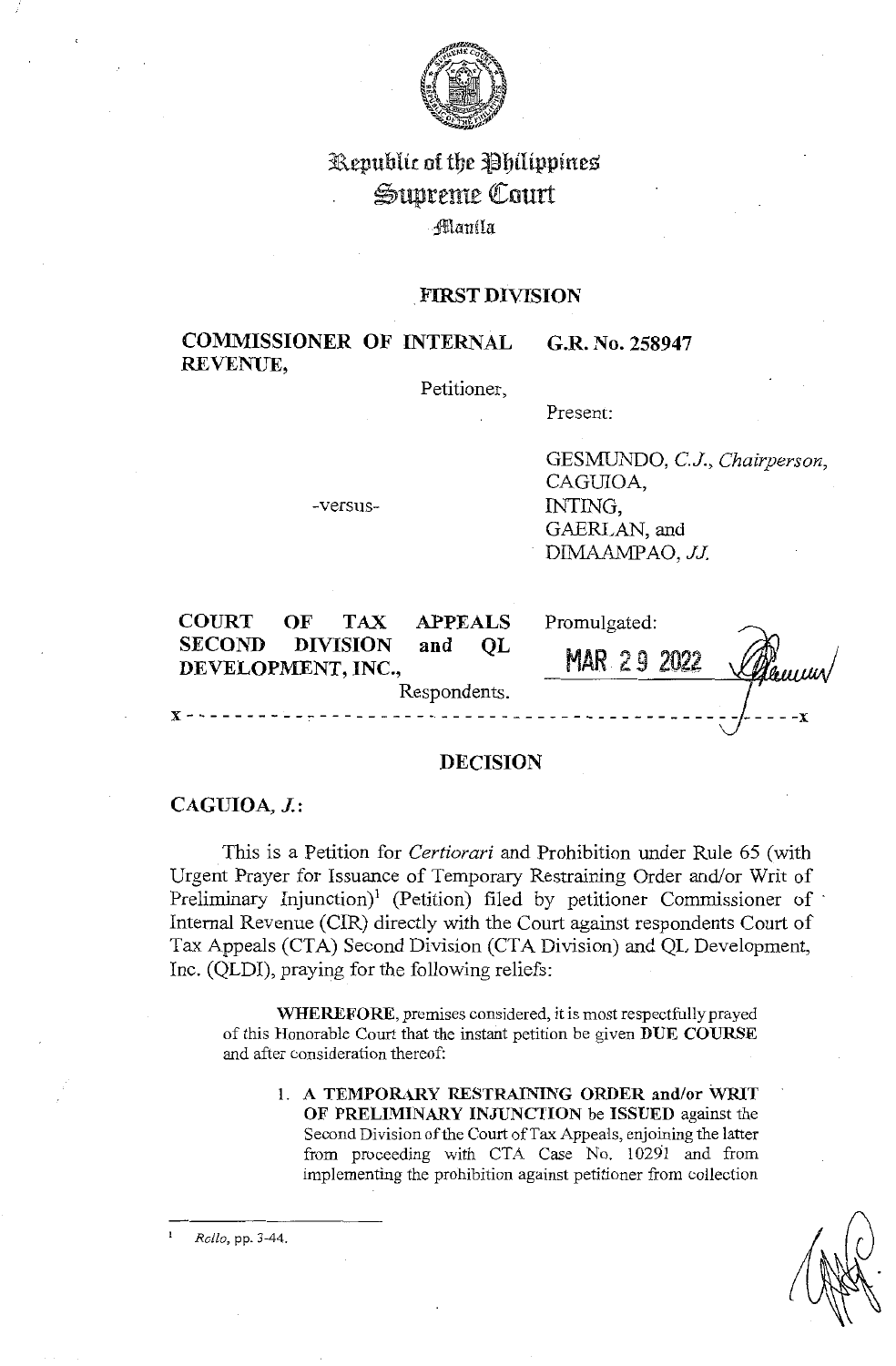of deficiency taxes against private respondent, pending resolution of the instant petition;

- 2. A **WRIT OF CERTIORARI** be **ISSUED** declaring the Resolutions dated 07 June 2021 and 11 December 2021, as well as the Writ of Prohibition enjoining petitioner from collecting deficiency taxes against private respondent for TY 2010 as **NULL and VOID** for being issued with grave abuse of discretion and/or lack of jurisdiction, setting aside the same;
- 3. A **WRIT OF PROHIBITION** be **ISSUED** to the Second Division of the Court of Tax Appeals, enjoining the latter from proceeding with CTA Case No. 10291, and from implementing the Writ of Prohibition against petitioner, and ordering the said court to dismiss the said case for lack of jurisdiction.

Other relief just and equitable under the premises are likewise prayed for.<sup>2</sup>

The CIR essentially challenges the June 7,  $2021<sup>3</sup>$  and December 11, 2021<sup>4</sup> Resolutions in CTA Case No. 10291, which cancelled QLDI's deficiency tax assessment for taxable year 2010 on the ground of prescription and enjoined the CIR from collecting the assessed deficiency taxes against QLDI.

# **The Facts**

On November 12, 2012, QLDI received a Letter of Authority (LOA) SN: eLA2010000021857/LOA-065-2012-00000060<sup>5</sup> dated October 30, 2012, covering taxable year 2010 for deficiency taxes. On November 28, 2014, the CIR served the Preliminary Assessment Notice (PAN) together with the Details of Discrepancies<sup>6</sup> to QLDI.<sup>7</sup> Thereafter, QLDI filed its reply to the PAN on December 15, 2014.<sup>8</sup>

On December 12, 2014, the CIR sent out the Formal Assessment Notice  $(FAN)$  or Formal Letter of Demand<sup>9</sup> (FLD) with Details of Discrepancies to QLDI. 10 Despite receipt of the F AN/FLD, QLDI failed to file a protest within the 30-day period provided by law. Subsequently, as there was no disputed assessment to speak of, as no protest was filed, the CIR issued a Final Decision on Disputed Assessment<sup>11</sup> (FDDA), which QLDI received on March 3, 2015.

<sup>2</sup>  Id. at 39-40; emphasis in the original.

Id. at 50-58. Signed by Associate Justices Juanito C. Castañeda, Jr. and Jean Marie A. Bacorro-Villena.

<sup>4</sup>  Id. at 59-73. Signed by Associate Justices Juanito C. Castañeda, Jr., Jean Marie A. Bacorro-Villena and Lanee S. Cui-David.

 $\leq$ Id. at 86.

<sup>6</sup>  Id. at 12, 87-91.

<sup>7</sup>  Id. at 12: *See also* id. at 104-105, where QLDl alleged that it received the PAN on December 11, 2014.

Id. at 105.

Attached to the Petition as Annex "F," Formal Letter of Demand with Details of Discrepancies dated December 11, 2014, id. at 92-96.<br><sup>10</sup> Id. at 57.<br><sup>11</sup> Attached to the Petition as Annex "G," Final Decision on Disputed Assessment dated February 11, 2015

id. at 97.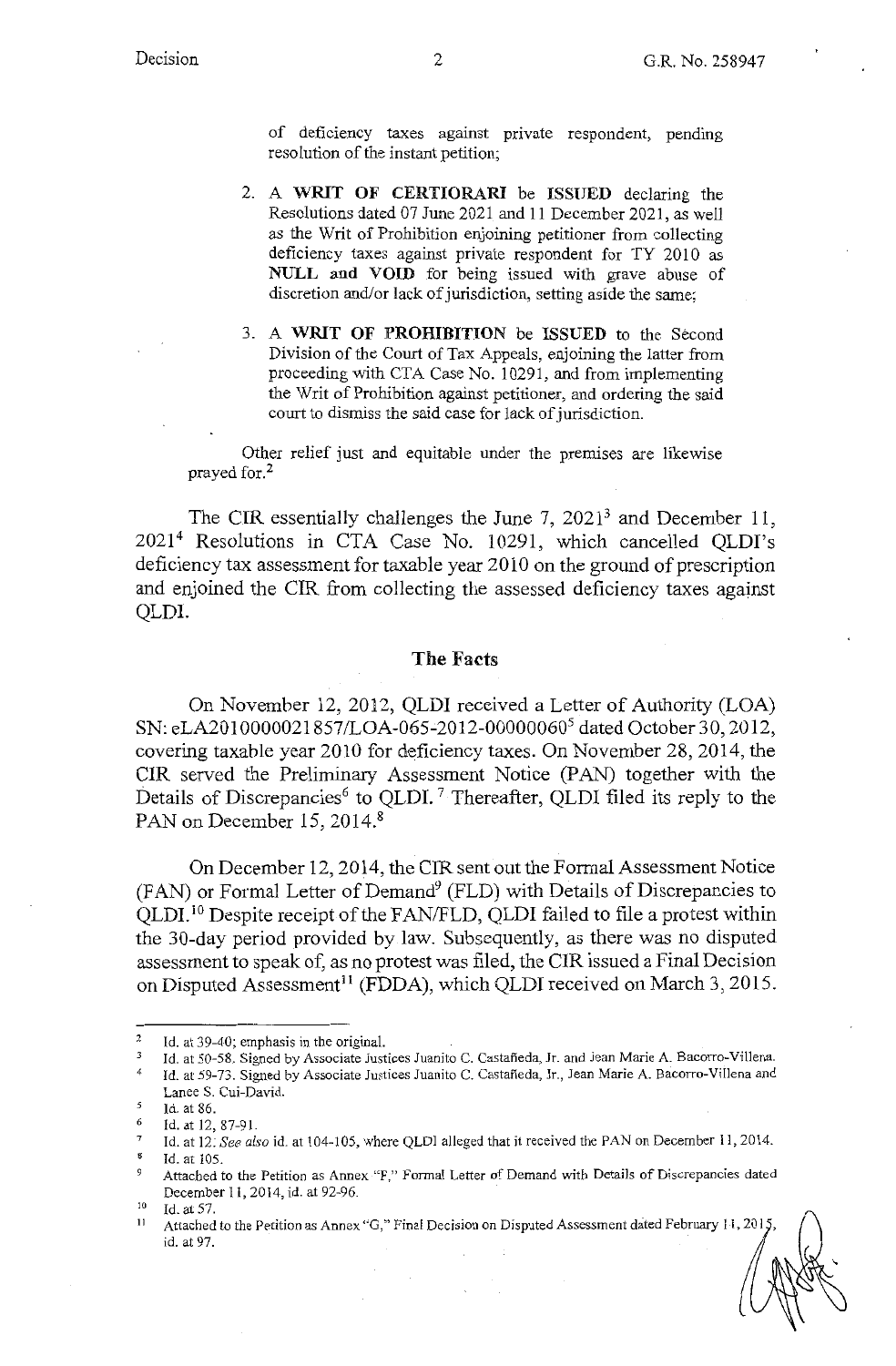QLDI filed with the CIR a request for reconsideration dated March 30, 2015, which was denied by the CIR in the Decision dated February 4, 2020. <sup>12</sup> Consequently, the CIR ordered QLDI to pay the deficiency taxes and the compromise penalty for taxable year 2010.

# *Proceedings before the CTA Division*

On June 30, 2020, QLDI filed a Petition for Review<sup>13</sup> before the CTA Division, challenging the CIR's February 4, 2020 Decision. Particularly, QLDI questioned the validity of the assessment against it, and the prescription of the CIR's right to collect taxes.

On March 5, 2021, QLDI filed a Motion for Early Resolution of the Issue of Prescription of Collection of Taxes with Motion to Defer Pre-Trial. <sup>14</sup> QLDI alleged in its Motion that the CIR's right to collect taxes had already prescribed as early as December 12, 2019, or five years from the date of mailing/release/sending of the FAN/FLD on December 12, 2014.

On February 1, 2021, the CTA Division issued an Order stating that "Considering the manifestation of [the CIR's] counsel that he will no longer present evidence on the issue of prescription, but will instead present its evidence in the main case, the issue of prescription is now submitted for resolution."<sup>15</sup>

In the assailed Resolution dated June 7, 2021, the CTA Division held that the period within which the CIR may collect deficiency taxes had already lapsed. Accordingly, the CTA Division cancelled the assessment for deficiency taxes against QLDI for taxable year 2010.

The dispositive portion of the June 7, 2021 Resolution provided:

**WHEREFORE,** premises considered, petitioner's **Motion for Early Resolution of the Issue of Prescription of Collection of Taxes with** - **Motion to Defer Pre-Trial** is **GRANTED.** Accordingly, the assessment for deficiency taxes for taxable year 2010 issued against petitioner and contained in the FAN/FLD dated December 11, 2014 and Questioned Decision dated February 4, 2020, is **CANCELLED.** 

# **SO ORDERED.** <sup>16</sup>

The CTA Division ruled that when an assessment is timely issued, the CIR has five years to collect the assessed tax, reckoned from the date the assessment notice had been released, mailed, or sent by the Bureau of Internal Revenue (BIR) to the taxpayer. Thus, in this case, the CIR had five years from December 12, 2014, or until December 12, 2019, to collect the deficiency

 $12$  Id. at 98.

<sup>13</sup> Id. at 98-138.<br>
14 Id. at 13.<br>
15 Id. at 50.<br>
16 Id. at 58; emphasis and underscoring in the original.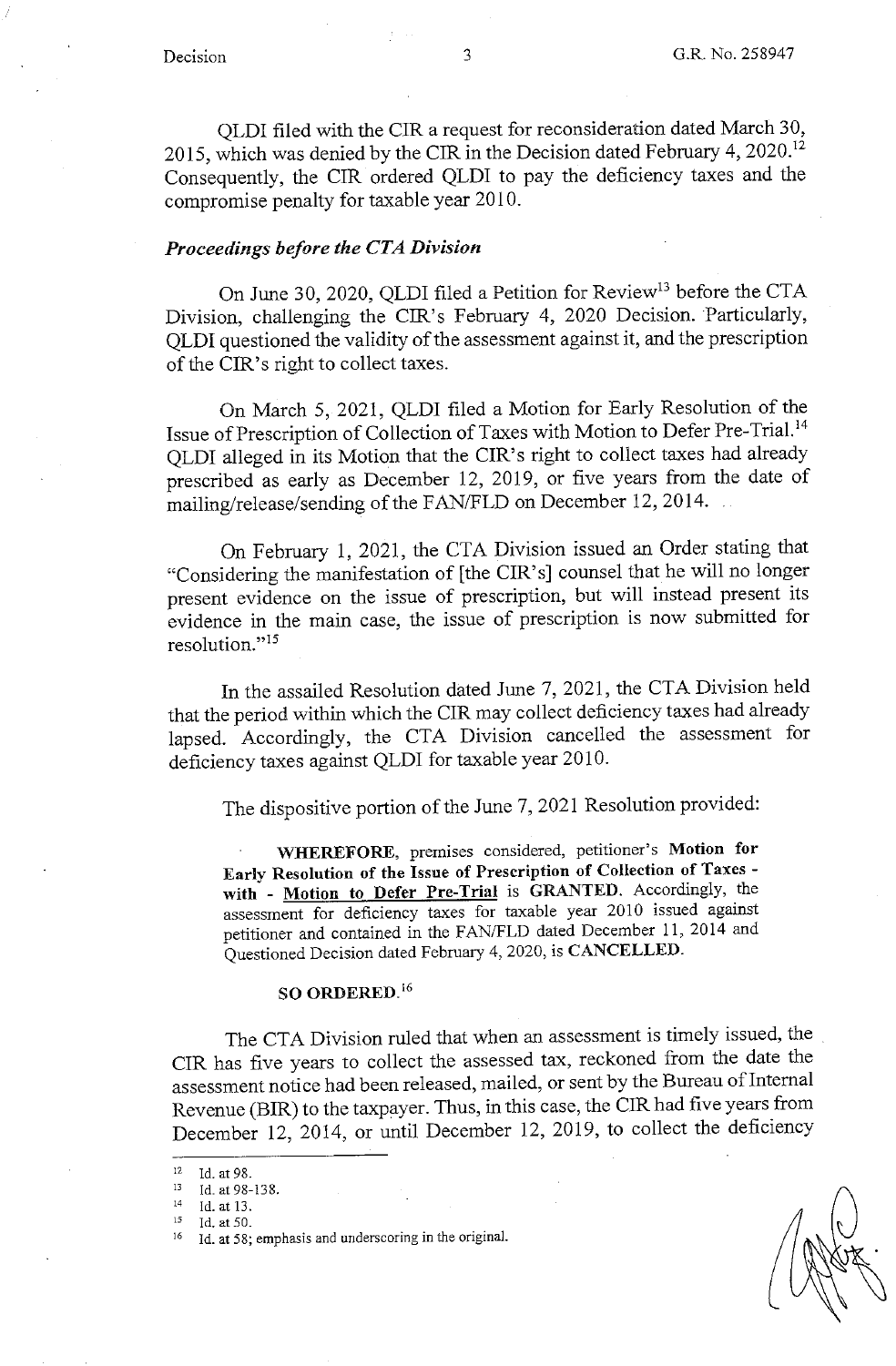taxes. However, the CIR issued the BIR letters for the collection of taxes on various dates in 2020, which were all beyond December 12, 2019. Accordingly, the CTA Division ruled that the government's demand for payment of deficiency taxes was already barred by prescription.

The CIR filed a Motion for Reconsideration, which the CTA Division denied in its assailed Resolution dated December 11, 2021. The CTA Division enjoined the CIR from collecting from QLDI the deficiency taxes either by distraint or levy. It likewise held that its jurisdiction over "other matters" arising under the National Internal Revenue Code of 1997<sup>17</sup> (NIRC) includes the issue as to whether the CIR's right to collect taxes has already prescribed. The dispositive portion of the Resolution reads:

**WHEREFORE,** premises considered, petitioner's **Compliance [Re: Resolution dated March 3, 2021]** and **Compliance [Re: Resolution dated 05 July 2021],** are **NOTED.** Thus, finding the surety bond and the attached documents to be in order, the surety bond is hereby **APPROVED.** 

On the basis of the posting of the Surety Bond, respondents are hereby **ENJOINED** from collecting from petitioner the amount of tax subject of the present Petition for Review either by distraint, levy, or otherwise by any other means provided for by law, until further orders from the Court.

On the other hand, respondents' **Motion for Reconsideration (Re: Resolution dated** 7 **June 2021)** is **DENIED** for lack of merit.

### **SO ORDERED. <sup>18</sup>**

Hence, the present Petition.

#### **The Issue**

The core of the issue is whether the CIR's right to collect taxes had already prescribed.

#### **The Court's Ruling**

After a careful study of the allegations and the records of this case, the Court resolves to dismiss the Petition and uphold the Resolutions dated June 7, 2021 and December 11, 2021 issued by the CTA Division.

*The CIR availed itself of the wrong remedy in filing the instant Petition before the Court.* 

Republic Act No. 8424, December 11, 1997.

<sup>18</sup> *Rollo,* pp. 72-73; emphasis in the original.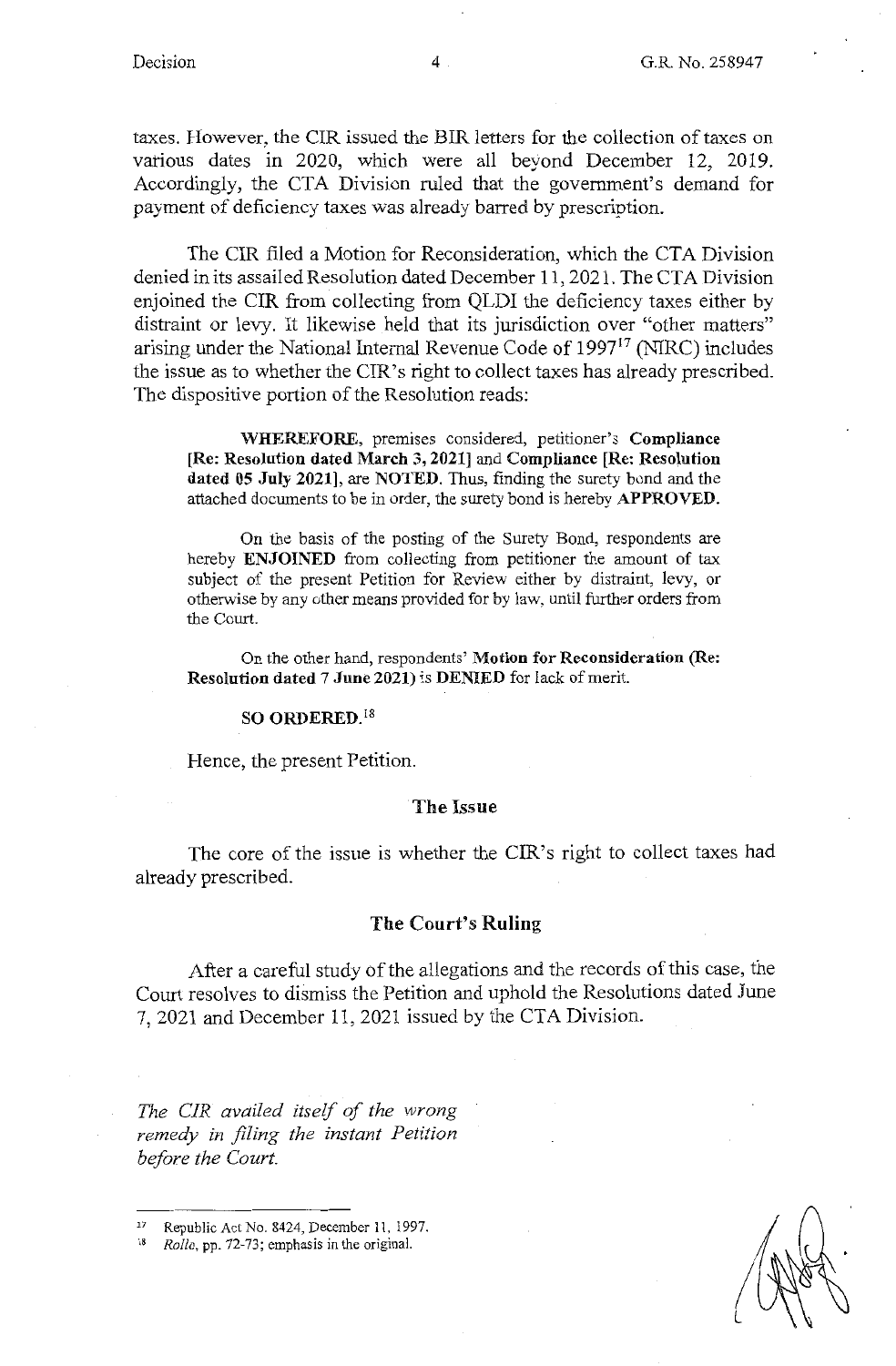At the outset, it bears noting that the CIR directly filed a petition for *certiorari* and prohibition with the Court, alleging that the twin Resolutions issued by the CTA Division are interlocutory orders that cannot be appealed before the CTA *En Banc.* 

In *CIR v. Court of Tax Appeals,* 19 the Court held that the CTA *En Banc*  has jurisdiction over a final judgment or order but not over an interlocutory order issued by the CTA Division. In reaching this conclusion, the Court explained the concept of a final judgment or order and distinguished it from an interlocutory order, as follows:

In *Denso (Phils.), Inc. v. Intermediate Appellate Court,* we expounded on the differences between a "final judgment" and an "interlocutory order," to wit:

x x x A "final" judgment or order is one that finally disposes of a case, leaving nothing more to be done by the Court in respect thereto, *e.g.,* an adjudication on the merits which, on the basis of the evidence presented at the trial, declares categorically what the rights and obligations of the parties are and which party is in the right; or a judgment or order that dismisses an action on the ground, for instance, of *res judicata* or prescription. Once rendered, the task of the Court is ended, as far as deciding the controversy or determining the rights and liabilities of the litigants is concerned. Nothing more remains to be done by the Court except to await the parties' next move x x x and ultimately, of course, to cause the execution of the judgment once it becomes *"final"* or, to use the established and more distinctive term, "final and executory."

#### xxxx

Conversely, an order that does not finally dispose of the case, and does not end the Court's task of adjudicating the parties' contentions and determining their rights and liabilities as regards each other, but obviously indicates that other things remain to be done by the Court, is "interlocutory," e.g., an order denying a motion to dismiss under Rule 16 of the Rules x x x. Unlike a "final" judgment or order, which is appealable, as above pointed out, an "interlocutory" order may not be questioned on appeal except only as part of an appeal that may eventually be taken from the final judgment rendered in the case.<sup>20</sup>

Given the distinctions between a final judgment or order and an interlocutory order, there is no doubt that the CTA Resolutions dated June 7, 2021 and December 11, 2021, which cancelled the assessment against **QLDI**  on the basis of prescription and enjoined the CIR from collecting the deficiency taxes for taxable year 2010, are final judgments or orders. The

<sup>19</sup> G.R. Nos. 203054-55, July 29, 2015, 764 SCRA 212.

<sup>20</sup> **Id. at 222; italics in the original, citations omitted.**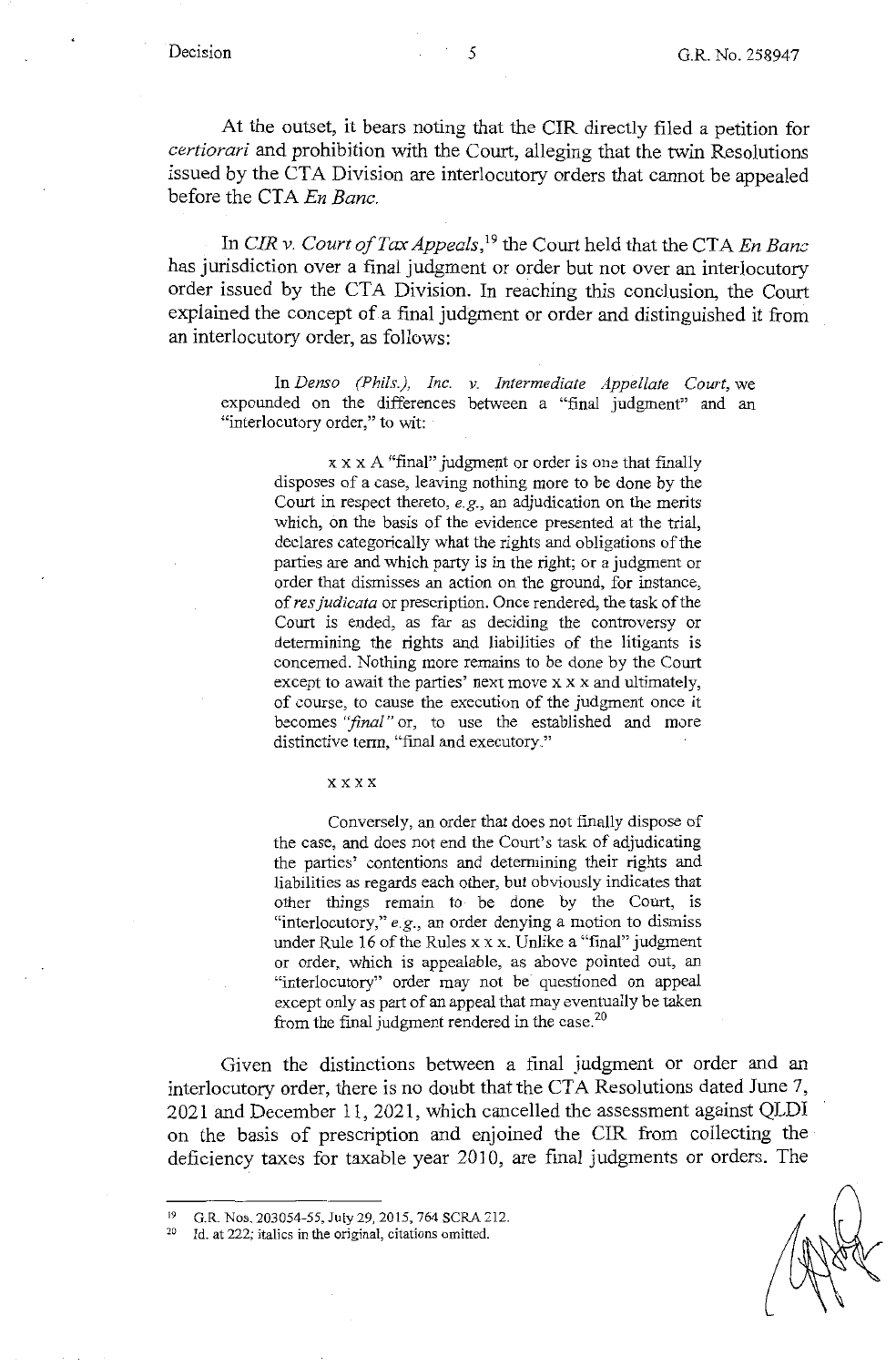CIR's proper remedy on the adverse Resolutions of the CTA Division was to file an appeal by way of a petition for review with the CTA *En Banc.* Thus, the CIR's filing of the instant Petition before this Court assailing the twin Resolutions issued by the CTA Division is erroneous.

It is elementary in remedial law that the use of an erroneous remedy is a cause for the outright dismissal of the petition for *certiorari* and it has been repeatedly stressed that a petition for *certiorari* is not a substitute for a lost appeal. This is due to the nature of a Rule 65 petition which lies only where there is "no appeal," and "no plain, speedy and adequate remedy in the ordinary course of law."<sup>21</sup>

Nonetheless, even if the Court were to disregard the impropriety of the remedy resorted to by the CIR, the Petition would still be dismissed.

# *The CTA has jurisdiction over the case.*

On the merits of the case, the CIR attributes grave abuse of discretion to the CTA Division when it assumed jurisdiction over QLDI's Petition for Review. The CIR claims that QLDI's failure to file a valid protest to the FAN/FLD rendered the assessment against it already final, executory, and demandable. As such, the assessments are not subject to judicial scrutiny, as it is already beyond the CTA Division's jurisdiction.

The CIR's argument must fail in light of Section 7(a)(l) of Republic Act No. (RA)  $1125$ ,  $^{22}$  as amended by RA 9282,<sup>23</sup> which confers upon the CTA the jurisdiction to decide not only cases on disputed assessments and refimds of internal revenue taxes, but also "other matters" arising under the NlRC:

SEC. 7. Jurisdiction. - The CTA shall exercise:

(a) Exclusive appellate jurisdiction to review by appeal, as herein provided:

> (1) Decisions of the Commissioner of Internal Revenue in cases involving disputed assessments, refunds of internal revenue taxes, fees or other charges, penalties in relation thereto, **or other matters arising under the National Internal Revenue [Code]** or other laws administered by the Bureau of Internal Revenue[.] (Emphasis supplied)

<sup>&</sup>lt;sup>21</sup> *Rondina v. Court of Appeals*, G.R. No. 172212, July 9, 2009, 592 SCRA 346, 355; citation omitted.<br><sup>22</sup> AN ACT CREATING THE COURT OF TAX APPEALS, June 16, 1954.

AN ACT EXPANDING THE JURISDICTION OF THE COURT OF TAX APPEALS (CTA), ELEVATING ITS RANK TO THE LEVEL OF A COLLEGIATE COURT WITH SPECIAL JURISDICTION AND ENLARGING ITS MEMBERSHIP, AMENDING FOR THE PURPOSE CERTAIN SECTIONS OF REPUBLIC ACT NO. 1125, AS AMENDED, OTHERWISE KNOWN AS THE LAW CREATING THE COURT OF TAX APPEALS, AND FOR OTHER PURPOSES, March 30, 2004.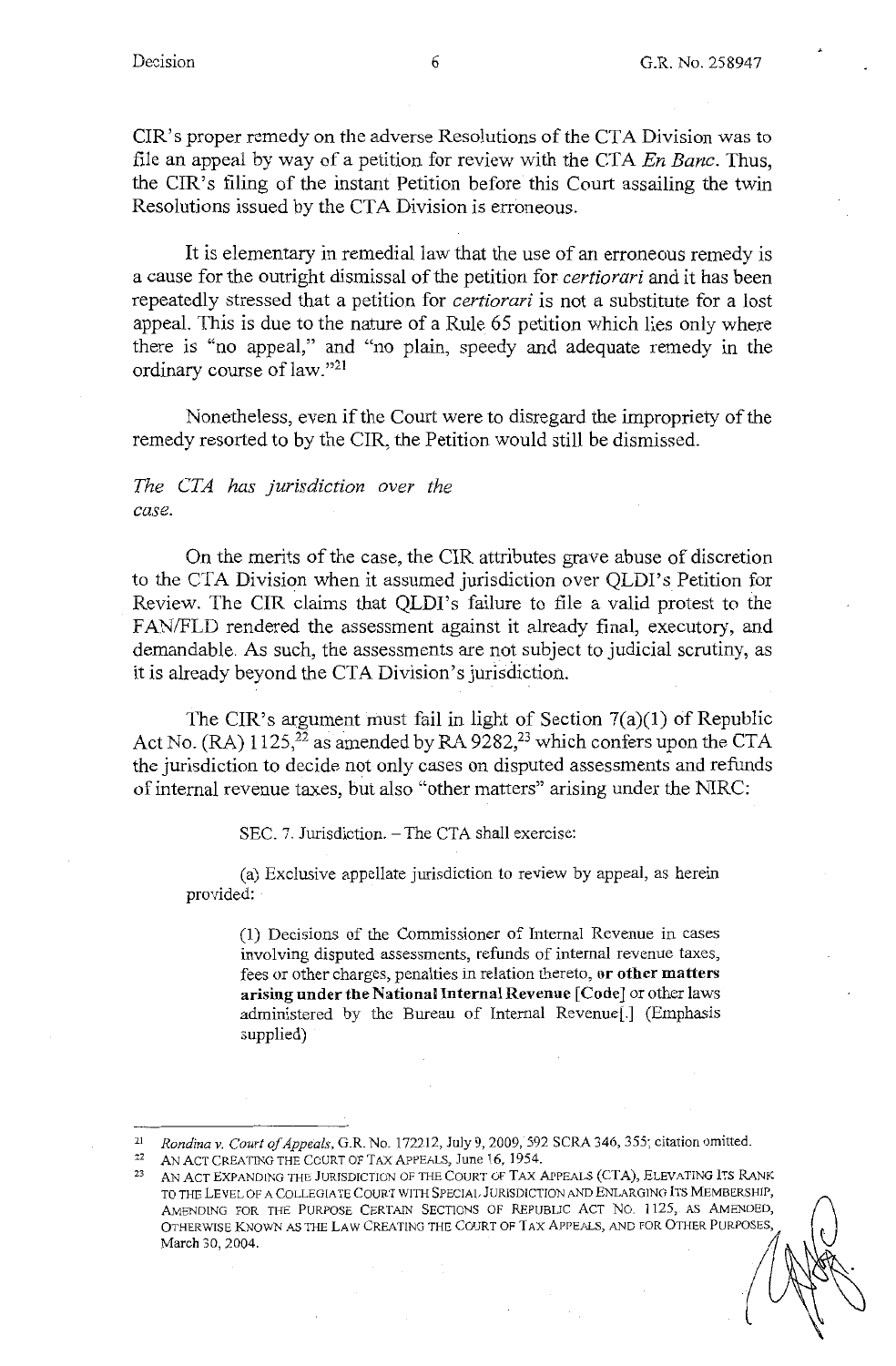Based on the foregoing provision, the exclusive appellate jurisdiction of the CTA Division is not limited to cases involving decisions of the CIR or matters relating to assessments or refunds. In *CIR v. Hambrecht & Quist Philippines, Inc.*<sup>24</sup> the Court held that the issue of prescription of the CIR's right to collect taxes is covered by the term "other matters" over which the CTA has appellate jurisdiction:

xx x [T]he issue of prescription of the BIR's right to collect taxes may be considered as covered by the term "other matters" over which the CTA has appellate jurisdiction.

Furthermore, the phraseology of Section 7, number (1), denotes an intent to view the CTA's jurisdiction over disputed assessments and over "other matters" arising under the NIRC or other laws administered by the BIR as separate and independent of each other. This runs counter to petitioner's theory that the latter is qualified by the status of the former, *i.e.,* an "other matter" must not be a final and unappealable tax assessment or, alternatively, must be a disputed assessment.<sup>25</sup>

To be sure, the fact that an assessment has become final for failure of the taxpayer to file a protest within the time allowed only means that the validity or correctness of the assessment may no longer be questioned on appeal. However, the validity of the assessment itself is a separate and distinct issue from the issue of whether the right of the CIR to collect the validly assessed tax has prescribed. This issue of prescription, being a matter provided for by the NIRC, is well within the jurisdiction of the CTA to decide.<sup>26</sup>

*The CIR 's right to collect taxes had prescribed. The three-year, and not the five-year, period applies to this case.* 

Regarding the period to collect taxes, the CT A Division held that when an assessment is timely issued, the CIR has five years within which to collect the assessed tax. Considering that the collection letters were issued beyond five years, the CIR's right to collect from QLDI the assessed deficiency taxes had already prescribed.

Section 203 of the NIRC, as amended, which provides for the prescriptive period in the assessment and collection of internal revenue taxes, reads:

SEC. 203. Period of Limitation Upon Assessment and Collection. -Except as provided in Section 222, internal revenue taxes shall be assessed within three (3) years after the last day prescribed by law for the filing of the return, and no proceeding in court without assessment for the collection . of such taxes shall be begun after the expiration of such period: *Provided,*  That in a case where a return is filed beyond the period prescribed by law,

<sup>&</sup>lt;sup>24</sup> G.R. No. 169225, November 17, 2010, 635 SCRA 162.<br><sup>25</sup> Id. at 169

 $^{25}$  Id. at 169.<br> $^{26}$  Id. at 170.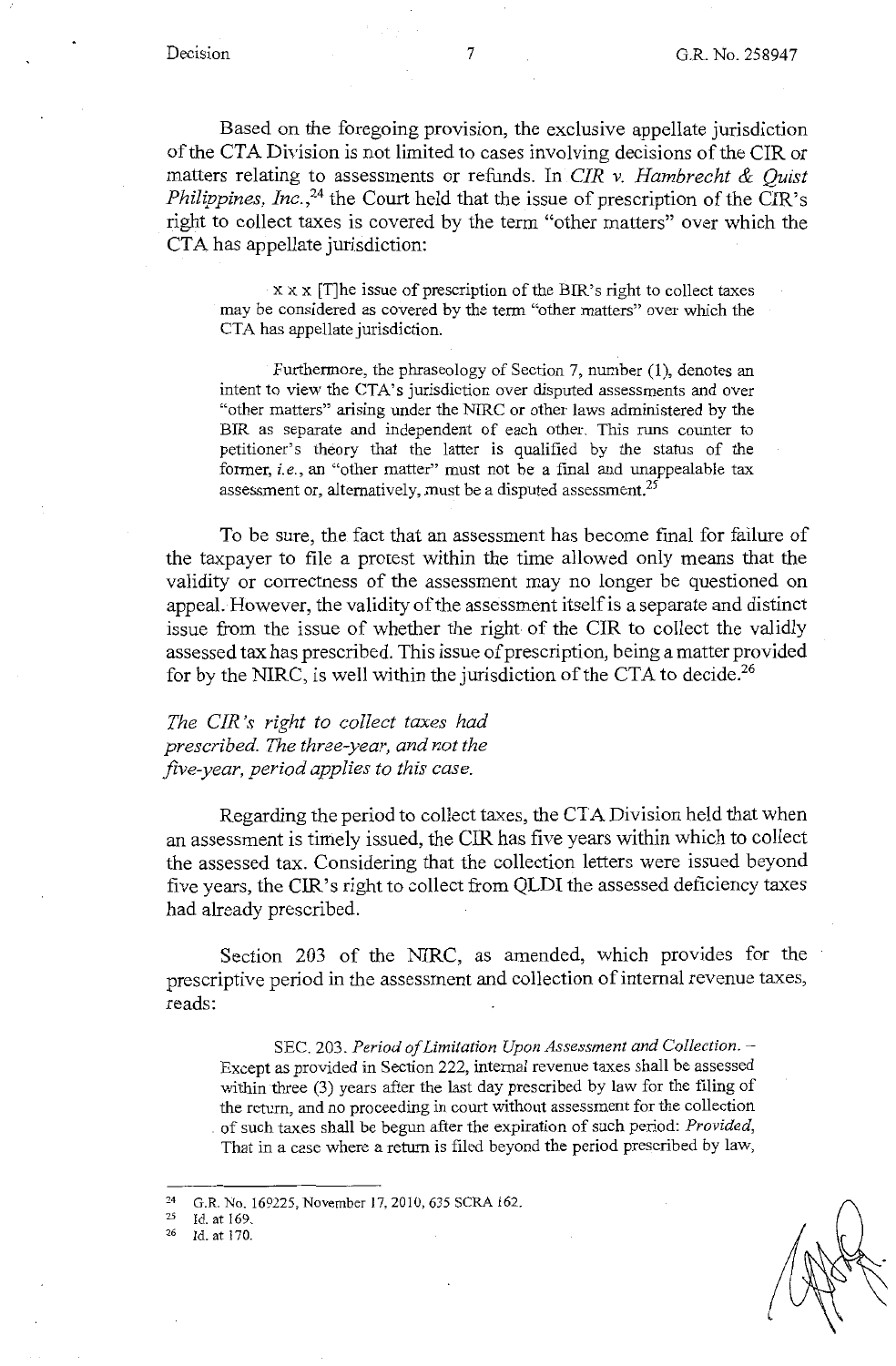the three (3)-year period shall be counted from the day the return was filed. For purposes of this Section, a return filed before the last day prescribed by law for the filing thereof shall be considered as filed on such last day.

In *CIR v. United Salvage and Towage (Phils.), Inc.,27* the Court held that in cases of assessments issued within the three-year ordinary period, the CIR has another three years within which to collect taxes, thus:

The statute of limitations on assessment and collection of national internal revenue taxes was shortened from five (5) years to three (3) years by virtue of *Batas Pambansa Blg.* 700. Thus, petitioner has three (3) years from the date of actual filing of the tax return to assess a national internal revenue tax or to commence court proceedings for the collection thereof without an assessment. However, **when it validly issues an assessment within the three (3)-year period, it has another three (3) years within which to collect the tax due by distraint, levy, or court proceeding.** The assessment of the tax is deemed made and the three (3)-year period for collection of the assessed tax begins to run **on the date the assessment notice had been released, mailed or sent to the taxpayer.<sup>28</sup>**

Applying the foregoing ruling, the Court holds that the CTA Division erred when it applied the five-year period to collect taxes. The five-year period for collection of taxes only applies to assessments issued within the extraordinary period of 10 years in cases of false or fraudulent return or failure to file a return. Indeed, Section 222 of the NIRC, as amended, provides:

SEC. 222. *Exceptions as to Period of Limitation of Assessment and Collection ofTaxes.* -

(a) In the case of a **false or fraudulent return with intent to evade tax or of failure to file a return,** the tax may be assessed, or a proceeding in court for the collection of such tax may be filed without assessment, at any time within ten (10) years after the discovery of the falsity, fraud or omission: *Provided,* That in a fraud assessment which has become final and executory, the fact of fraud shall be judicially taken cognizance of in the civil or criminal action for the collection thereof.

xxxx

( c) Any internal revenue tax which has been assessed within the period oflimitation as prescribed in **paragraph (a) hereof** may be collected by distraint or levy or by a proceeding in court **within five (5) years**  following the assessment of the tax. (Emphasis supplied)

Here, given that the subject assessment was issued within the three-year ordinary prescriptive period to assess, the CIR had another three years to initiate the collection of taxes by distraint or levy or court proceeding. Accordingly, since the FAN/FLD was mailed on December 12,  $2014<sup>29</sup>$  the CIR had another three years reckoned from said date, or until December 12,

<sup>27</sup>G.R. No.197515,July2,2014, 729SCRA 113. 28 Id. at 133; emphasis supplied, citations omitted and italics in the original. 29 *Rollo,* p. 57.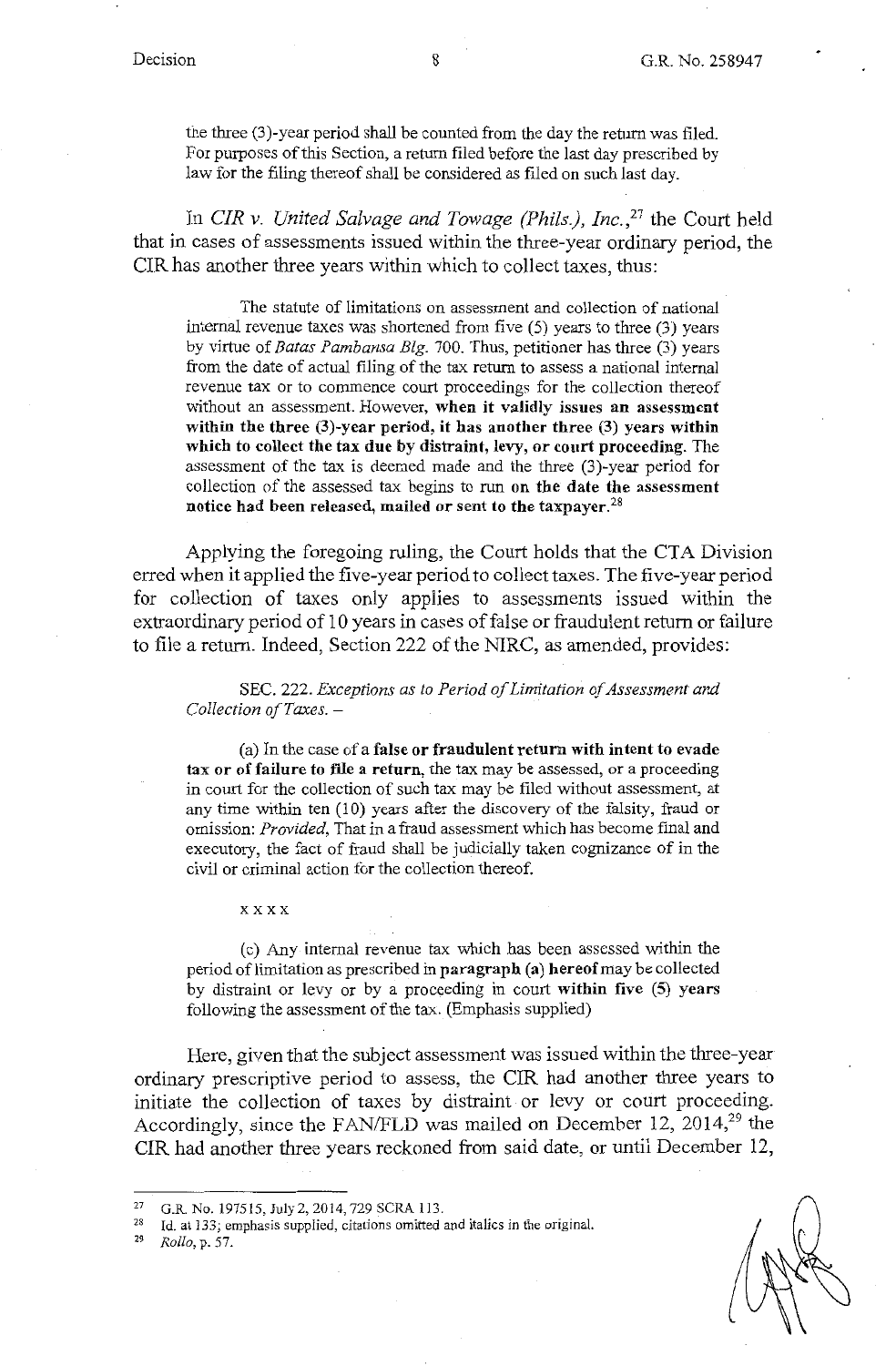2017, to enforce collection of the assessed deficiency taxes. Verily, prescription had already set in when the CIR initiated its collection efforts only in 2020.<sup>30</sup> The Court also notes that regardless of which period to apply, i.e., five years as determined by the CTA Division or three years, the CIR's collection efforts were, as they are, barred by prescription.

In an attempt to convince this Court that its right to collect the deficiency taxes had not yet prescribed, the CIR avers that the FDDA received by QLDI effectively operated as a collection letter for the satisfaction of deficiency tax liabilities.<sup>31</sup>

#### The Court finds no merit in the CIR's assertion.

To reiterate, the CIR's collection efforts are initiated by distraint, levy, or court proceeding. The distraint and levy proceedings are validly begun or commenced by the issuance of a warrant of distraint and levy and service thereof on the taxpayer.<sup>32</sup> And a judicial action for the collection of a tax is initiated: (a) by the filing of a complaint with the court of competent jurisdiction; or (b) where the assessment is appealed to the CTA, by filing an answer to the taxpayer's petition for review wherein payment of the tax is prayed for.<sup>33</sup> However, in this case no warrant of distraint and/or levy was served on QLDI, and no judicial proceedings were initiated by the CIR within the prescriptive period to collect.

At this juncture, the Court ought to reiterate that while taxes are the lifeblood of the nation, the Court cannot allow tax authorities indefinite and infinite periods to assess and collect alleged unpaid taxes. Certainly, it is an injustice to leave taxpayers in perpetual uncertainty whether they will be made liable for deficiency or delinquent taxes.<sup>34</sup> The Court has elaborated on the significance of adopting a statute of limitations on tax assessment and collection in this wise:

The law prescribing a limitation of actions for the collection of the income tax is beneficial both to the Govennnent and to its citizens; to the Govennnent because tax officers would be obliged to act promptly in the making of assessment, and to citizens because after the lapse of the period of prescription citizens would have a feeling of security against unscrupulous tax agents who will always find an excuse to inspect the books of taxpayers, not to determine the latter's real liability, but to take advantage of every opportunity to molest peaceful, law-abiding citizens. Without such legal defense taxpayers would furthermore be under obligation to always keep their books and keep them open for inspection subject to harassment by unscrupulous tax agents. The law on prescription being a remedial measure should be interpreted in a way conducive to bringing about the

 $\frac{30}{31}$  Id.

 $^{31}$  Id. at 27.<br> $^{32}$  Rank of <sup>32</sup>*Bank of the Philippine Islands v. Commissioner of Internal Revenue,* G.R. No. 139736, October 17,

<sup>2005, 473</sup> SCRA 205,224. 33 *Commissioner of Internal Revenue v. Pilipinas Shell Petroleum Corporation,* G.R. Nos. 197945 & 204119-20, July 9, 2018, 871 SCRA 183, 222.<br><sup>34</sup> Id. at 225.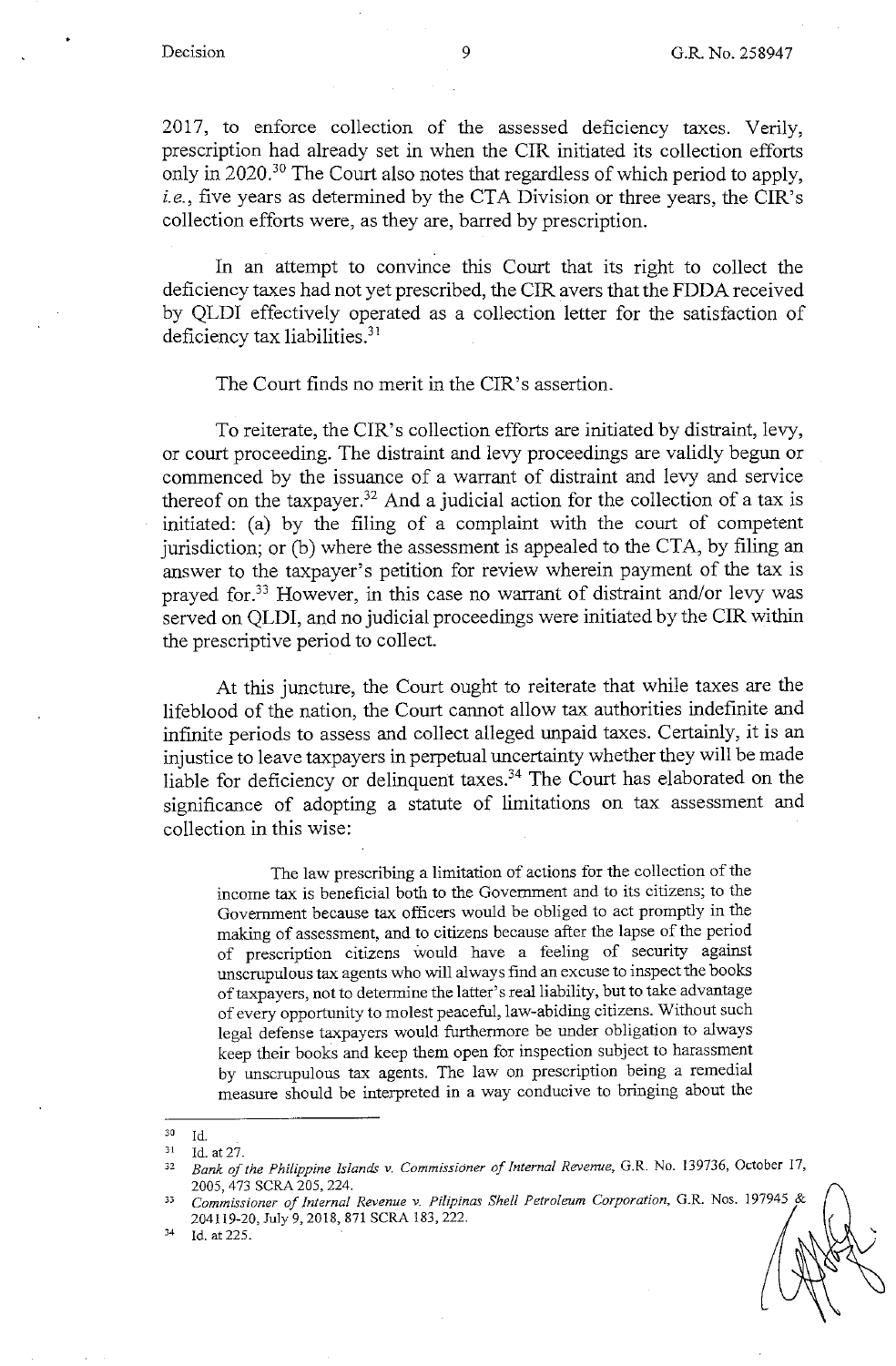beneficient purpose of affording protection to the taxpayer within the contemplation of the Commission which recommends the approval of the  $law<sup>35</sup>$ 

# *The CTA has authority to enjoin the collection of taxes; requirements.*

The Court also rejects the CIR's argument that the CTA Division acted without jurisdiction when it was enjoined to collect taxes against QLDI. For the CIR, the CTA Division has no power to issue writs of injunction and prohibition, but may only suspend the collection of taxes.<sup>36</sup>

While an injunction is not available to restrain the collection of taxes,  $37$ this rule admits of exception under Section 11 of RA 1125, as amended by RA 9282, which allows the suspension of collection of taxes if, in the Court's opinion, the collection may jeopardize the interest of the government and/or the taxpayer, *viz.:* 

SEC. 11. Who May Appeal; Mode of Appeal; Effect of Appeal. -Any party adversely affected by a decision, ruling or inaction of the Commissioner of Internal Revenue, the Commissioner of Customs, the Secretary of Finance, the Secretary of Trade and Industry or the Secretary of Agriculture or the Central Board of Assessment Appeals or the Regional Trial Courts may file an appeal with the CTA within thirty (30) days after the receipt of such decision or ruling or after the expiration of the period fixed by law for action as referred to in Section  $7(a)(2)$  herein.

xxxx

No appeal taken to the CTA from the decision of the Commissioner of Internal Revenue or the Commissioner of Customs or the Regional Trial Court, provincial, city or municipal treasurer or the Secretary of Finance, the Secretary of Trade and Industry or the Secretary of Agriculture, as the case may be, shall suspend the payment, levy, distraint, and/or sale of any property of the taxpayer for the satisfaction of his tax liability as provided by existing law: *Provided, however,* That **when in the opinion of the Court the collection by the aforementioned government agencies may jeopardize the interest of the Government and/or the taxpayer the Court** [ **at] any stage of the proceeding may suspend the said collection and require the taxpayer either to deposit the amount claimed or to file a surety bond for not more than double the amount with the Court.**  (Emphasis supplied)

Pursuant to the foregoing, the CTA may enjoin the collection of taxes if such collection will jeopardize the interest of the government or the

<sup>35</sup>*Commissioner of Internal Revenue v. The Stanley Works Sales (Phils.), Incorporated,* G.R. No. 187589, December 3, 2014, 743 SCRA 642, 654-655, citing *Republic of the Phils. v. Ablaza,* 108 Phil. I 105, 1108 (1960).

<sup>&</sup>lt;sup>36</sup> Rollo, pp. 27-28.<br><sup>37</sup> Section 218 of the NIRC, as amended, reads:

SEC. 218. *Injunction not Available to Restrain Collection of Tax.* - No court shall have the authority to grant an injunction to restrain the collection of any national internal revenue tax, fee or charge imposed by this Code.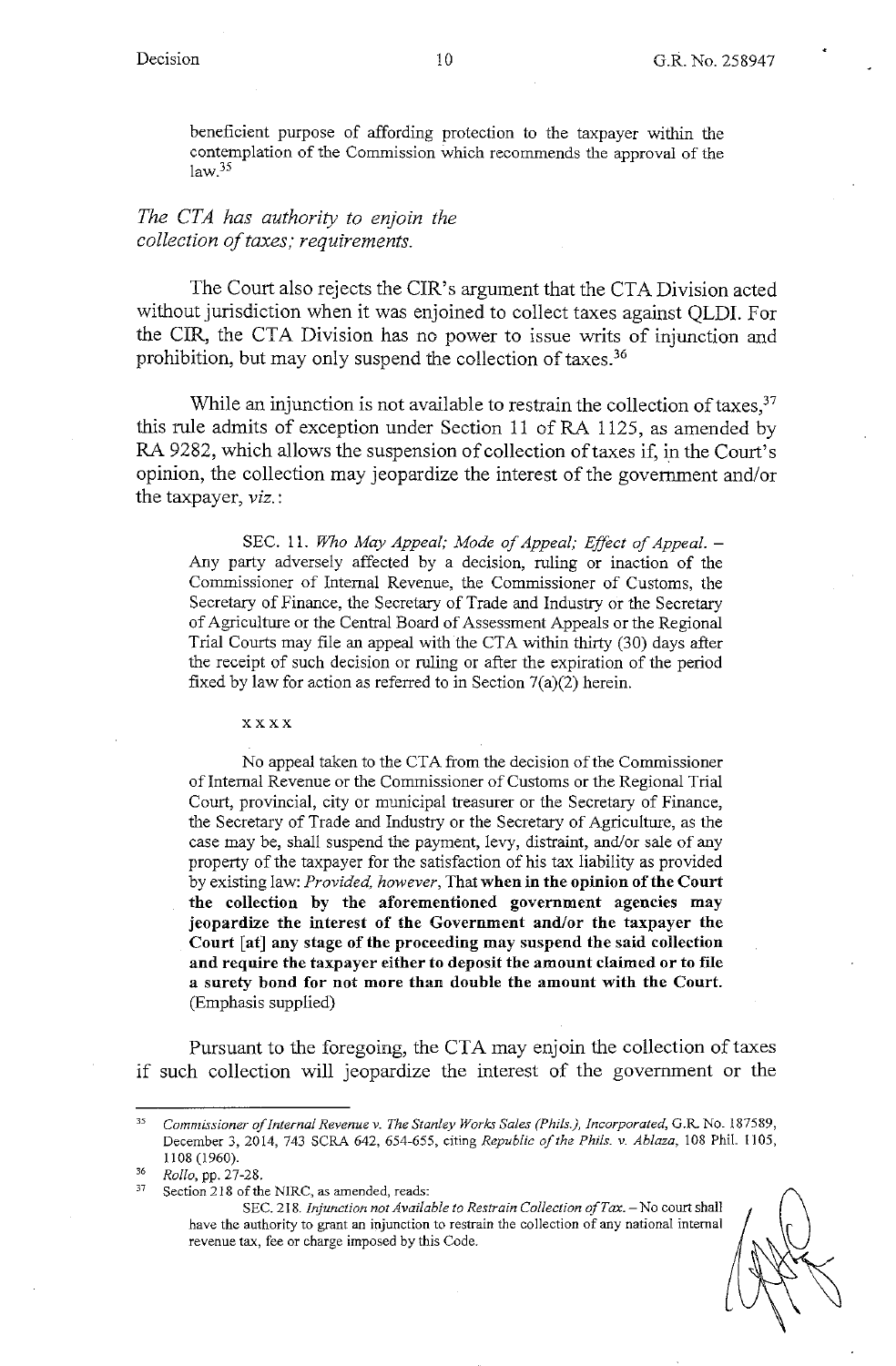taxpayer. In this regard, the Court ruled that the CTA has ample authority to issue injunctive writs to restrain the collection of  $\text{tax},^{38}$  especially in cases where prescription has set in.<sup>39</sup>

To recall, the December 11, 2021 CTA Resolution enjoined the CIR from collecting the deficiency taxes against QLDI until further orders from the CTA Division. The Court finds that the CTA Division's act of enjoining the CIR from collecting deficiency taxes had sufficient basis, as it was centered on the finding that the CIR's right to collect the assessed deficiency taxes had already lapsed. Moreover, QLDI posted a surety bond, which the CTA Division approved.

On the strength of the foregoing observations, the Court cannot grant the CIR's application for injunctive relief. The CIR failed to establish that it is entitled to the reliefs demanded in the Petition.<sup>40</sup> Neither was it able to show the material and substantial invasion of a right sought to be protected. The application for a temporary restraining order and writ of preliminary injunction is therefore denied.<sup>41</sup>

**WHEREFORE,** premises considered, the Petition is **DISMISSED.**  The June 7, 2021 and December 11, 2021 Resolutions of the Court of Tax Appeals Second Division in CTA Case No. 10291 are hereby **AFFIRMED.** 

## **SO ORDERED.**

NIN S. CAGUIOA **FREDC** ociate stice

WE CONCUR:

**AL** ~ **G. GESMUNDO**  ef Justice Chairperson

<sup>38</sup> *Pacquiao v. Court of Tax Appeals, First Division,* G.R. No. 213394, April 6, 2016, 789 SCRA 19, 43, <sup>39</sup> See id. at 43. See also Collector of Internal Rev. v. Reyes and Court of Tax Appeals, 100 Phil. 822, 831

<sup>(1957). 40</sup> RULES OF COURT, Rule 58, Sec. 3. 41 In *Cayabyab v. Dimson,* G.R. No. 223862, July 10, 2017, 830 SCRA 520,528, the Court enumerated the requisites for an applicant to be entitled to the injunctive writ: (a) there exists a clear and unmistakable right to be protected; (b) the right is directly threatened by an act sought to be enjoined; (c) the invasion **of the right is material and substantial; and ( d) there is an urgent and paramount necessity for the writ to prevent serious and irreparable damage.**